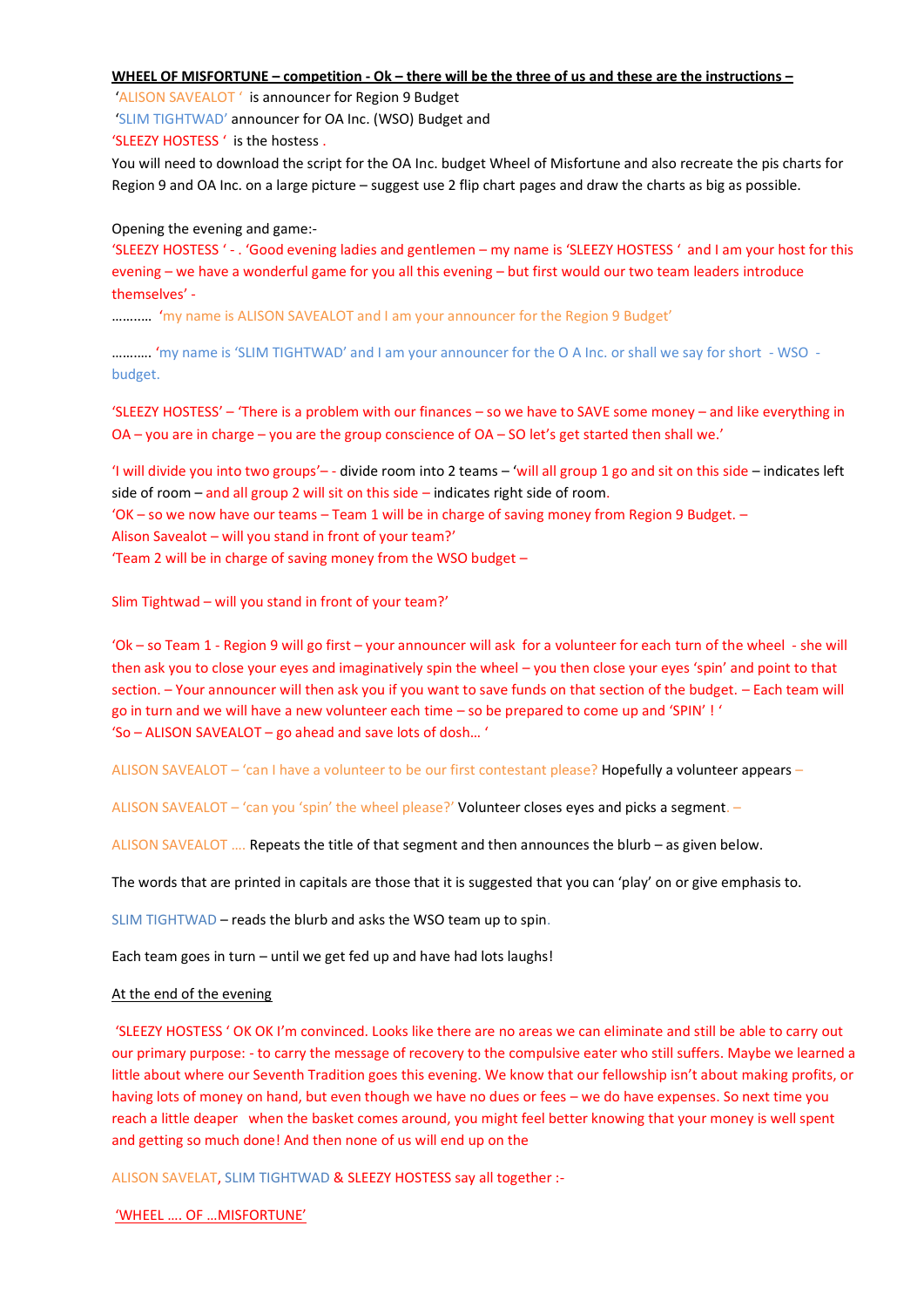# **Region Chairs 1st, 2nd and 3rd Meetings with the Region Chairs Committee – i.e. @ WSBC in May, August and then in the Autumn**

ALISON SAVEALOT 'Let me see now – a WHOLE 17% of the budget for our Region. I understand these costs include the fare and accommodation and expenses to get the Chair to those meetings. It says in your Region 9 Bylaws that our Chair – MUST attend the WSBC which is the first meeting with the other Region Chairs – so we have no choice with that one… - and besides this is the Group Conscience of OA as a whole – i.e. to get and keep us all ABSTINENT. I understand that those weeks are pretty intense and there are lots of workshops – has anybody here that has been to the WSBC? ...... With regard to the 2<sup>nd</sup> RCC meeting - it says in my notes that the Region Chairs Committee share with each other how they are getting on in their regions in carrying the message of OA recovery and ABSTINENCE and they make new plans for carrying the message. And we get a contribution from the WSO budget for our costs anyway for that  $2^{nd}$  meeting. As far as the  $3^{rd}$  meeting is concerned - it say here that there are 2 purposes i.e. 1) our Chair learns by what they do in that region – and perhaps takes ideas home - like focusing on ABSTINENCE and SPONSORSHIP and neat ideas like the 11<sup>th</sup> Step Sandwich. –' and 2) so that the chair takes part in being seen as a whole body of a committee – in recovery from compulsive overeating. The other Region Chairs come from ALL OVER THE WORLD \_ ALL ABSTINENT! Isn't that magic!

Do we REALLY need to send our Chair to these meetings? Maybe our Region isn't important enough to take part in such like? Do you think we could dispense with this cost?' Team - NO....

### **Nominee Trustee Travel to WSBC**

ALISON SAVEALOT 'Let me see now – this cost pays for our nominee trustee to get to WSBC and the hotel – so they can be voted upon and elected to represent our region on the Board of Trustees. Does our region REALLY want a trustee from amidst us to be on the board?' Team - Shout - YES. ALISON SAVEALOT 'So do you think we can take that cost out?' Team - NO.....

### **Region 9 Board – Assembly Travel**

ALISON SAVEALOT 'Ah – I know what this cost covers – it gets ALL THREE of the Region 9 Board members to the Assembly and pays for their accommodation and expenses. I know we need a board – but maybe we could cut some of this - maybe we could do without a chair?' Team - NO.....

ALISON SAVEALOT 'Or a secretary?' Team - NO..... ALISON SAVEALOT 'Or even a treasurer? Team - NO..... Digectedly ... ALISON SAVEALOT 'Maybe not then....!' (Hangs head in despair.) **Region 9 Assembly delegate assistance**

ALISON SAVEALOT 'Ah – this costs you a whopping 18% of your budget. Maybe we've got some chance of savings here then…..Let me see - it funds several people to the Assembly – I understand that their service bodies are asked to send details of their finances in their application. Some service bodies just don't have the funds to send someone to our assembly. – maybe they are from poor countries or don't have many groups. Do you really want them present? ' Team - YES..... ALISON SAVEALOT 'So can we dispense with this cost then?' Team - No

#### **Website Maintenance**

ALISON SAVEALOT 'This doesn't cost you very much really – just under 1% – but it is a cost though! Maybe you could save on this – it pays for the hosting of the website – could you do without the website?' Team - NO.....

### **Accounts preparation and review**

ALISON SAVEALOT 'Ahh… here we are – some chance – nobody likes ACCOUNTANTS do they!!!! ? ' Team - NO…..